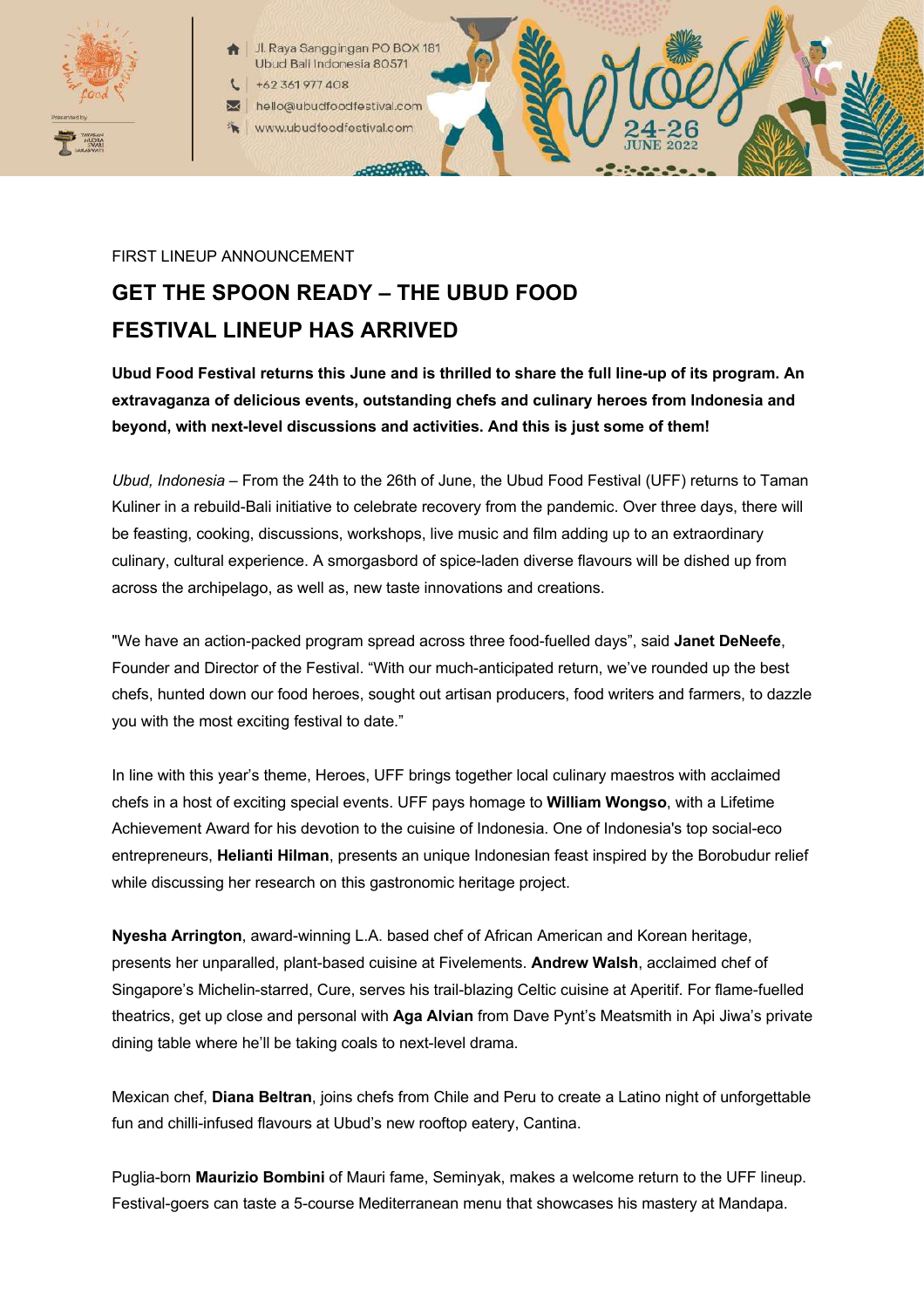

Jl. Raya Sanggingan PO BOX 187 Ubud Bali Indonesia 80571 +62 361 977 408

hello@ubudfoodfestival.com

www.ubudfoodfestival.com

 $-0000000$ 

Young George chef, **Melissa Palinkas**, presents a Western Australian experience featuring Akoya native pearl oysters and shared plates of innovative flavours alongside award-winning chef, **Amy Baard** at Donna.

**Ayu Gayatri** and **Gede Kresna** of Dapur Pengalaman Rasa combine Balinese ritual, unique flavours, ancient recipes and folklore to the Tall Trees dining room at the Westin. **Kris Syamsudin** presents a seafood extravaganza of lobster, crab and fresh fish from Sula Islands in North Halmahera at Casa Luna.

On the Teater Kuliner stage, **Petty Elliott** returns to her Manadonese roots, transforming traditional Indonesian dishes into modern masterpieces. There will be more fusion from Locavore's fermentation expert **Lisa Sibagariang** and local twists with a Bali-meets-Bandung culinary adventure presented by Parti Gastronomi.

**Raka Ambarawan** and **Esy Triana**, demonstrate how to make Brem, Bali's own fermented rice wine. Balinese chef food **Putu Dodik Sumarjan** makes an eagerly anticipated return with his homage to the humble banana, while chef **William Salim** of Sensorium fame whips up his best-selling Asian-Style Prawn Squid-Ink Tagliolini with Prawn Butter.

Home of compelling conversations and unique insights, the **Food for Thought** stage provides another opportunity for producers, chefs and consumers to share stories and ideas starting with **William Wongso** reflecting on his own culinary journey and heroes.

Discussions include sustainability-themed initiatives with fresh fish fanatic **Ryan Thejasukmana**, **Blane Olson** and FishGo app creator, **Merta Yoga Pratama** talking about seafood sustainability, Bali's new generation of young farmers discuss sustainable rice cultivation and our panel of experts tackle local seaweed and the pandemic. Chef **Ragil Imam Wibowo** discusses the project to preserve the culinary culture of Bali's indigenous community in a unique cookbook and a sampling of the islands favourite liquor, Arak, is presented along with its makers.

Also joining the Food for Thought lineup is **Janur Yasa**, a Top 10 CNN hero, who created a Plastic Exchange barter system of plastic for rice that has become a movement for environmental education and community empowerment alongside **Ketut Yudani**, eco-enzyme warrior.

When the sun goes down the action begins with a world-class selection of films and musicians. This year's lineup includes Bali's beloved rock band, eco-activists, **Navicula**, the Soul RnB trio **Souldfood**, and **Keroncong Jancoek** with their own blend of traditional meets contemporary music.